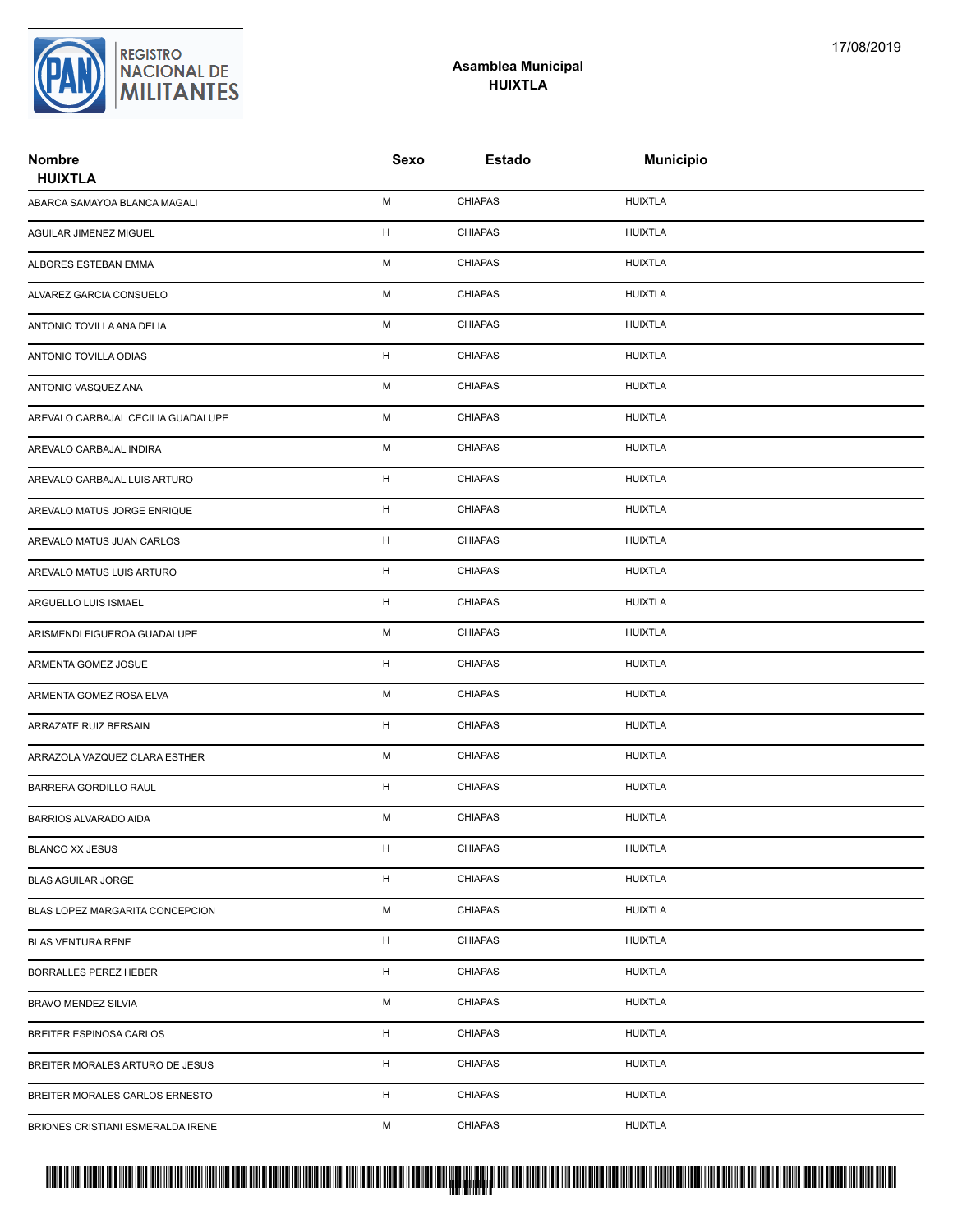| <b>Nombre</b>                   | Sexo        | <b>Estado</b>  | <b>Municipio</b> |
|---------------------------------|-------------|----------------|------------------|
| BRIONES CRISTIANI OSCAR DARINEL | н           | <b>CHIAPAS</b> | <b>HUIXTLA</b>   |
| BRIONES RODAS MAYRA DEYANIRA    | М           | <b>CHIAPAS</b> | <b>HUIXTLA</b>   |
| CAL Y MAYOR ROSALES ABEL        | H           | <b>CHIAPAS</b> | <b>HUIXTLA</b>   |
| CAMACHO MARROQUIN ELIAB         | Н           | <b>CHIAPAS</b> | <b>HUIXTLA</b>   |
| CAMACHO MARROQUIN MAGDALENA     | М           | <b>CHIAPAS</b> | <b>HUIXTLA</b>   |
| CAMAS ROBLES MARIA DE LOURDES   | М           | <b>CHIAPAS</b> | <b>HUIXTLA</b>   |
| CAMAS ROBLES ROGELIO            | Н           | <b>CHIAPAS</b> | <b>HUIXTLA</b>   |
| CAMPERO CRUZ HUMBERTO           | $\mathsf H$ | <b>CHIAPAS</b> | <b>HUIXTLA</b>   |
| CARVAJAL PEREZ ANA MARIA        | М           | <b>CHIAPAS</b> | <b>HUIXTLA</b>   |
| CASTILLO PUON LUIS ANTONIO      | H           | <b>CHIAPAS</b> | <b>HUIXTLA</b>   |
| CERVANTES ALVAREZ SABINO        | н           | <b>CHIAPAS</b> | <b>HUIXTLA</b>   |
| CHIRINO RUIZ HILDA              | М           | <b>CHIAPAS</b> | <b>HUIXTLA</b>   |
| CISNEROS TOLEDO JUAN CARLOS     | н           | <b>CHIAPAS</b> | <b>HUIXTLA</b>   |
| COLMENERO FRAUSTO FRANCISCO     | Н           | <b>CHIAPAS</b> | <b>HUIXTLA</b>   |
| CONDE CASTRO FERNANDO           | Н           | <b>CHIAPAS</b> | <b>HUIXTLA</b>   |
| CORDOVA CANCINO GRICELDA        | М           | <b>CHIAPAS</b> | <b>HUIXTLA</b>   |
| CORTES ESCOBAR ANA MARIA        | М           | <b>CHIAPAS</b> | <b>HUIXTLA</b>   |
| CORTES SANCHEZ JOSE FERNANDO    | н           | <b>CHIAPAS</b> | <b>HUIXTLA</b>   |
| CRISTIANI ARRAZOLA EMMA         | М           | <b>CHIAPAS</b> | <b>HUIXTLA</b>   |
| CRUZ GONZALEZ EUNICE            | М           | <b>CHIAPAS</b> | <b>HUIXTLA</b>   |
| CUETO GONZALEZ SANDRA LUZ       | М           | <b>CHIAPAS</b> | <b>HUIXTLA</b>   |
| DE BLAS AGUILAR PAQUITO         | н           | <b>CHIAPAS</b> | <b>HUIXTLA</b>   |
| DE LA CRUZ MOLINA CESAR DAVID   | H           | <b>CHIAPAS</b> | <b>HUIXTLA</b>   |
| DE LEON OVALLE MAURICIO ULISES  | Н           | <b>CHIAPAS</b> | <b>HUIXTLA</b>   |
| DIAZ GONZALEZ JUVENCIO ALBERTO  | н           | <b>CHIAPAS</b> | <b>HUIXTLA</b>   |
| DIAZ LOPEZ CEFERINO             | н           | <b>CHIAPAS</b> | <b>HUIXTLA</b>   |
| EDGAR GUILLEN ALMA DELIA        | М           | <b>CHIAPAS</b> | <b>HUIXTLA</b>   |
| ESCOBEDO ALFARO HECTOR WILBERT  | н           | <b>CHIAPAS</b> | <b>HUIXTLA</b>   |
| ESPINOSA GONZALEZ FRANCISCO     | н           | <b>CHIAPAS</b> | <b>HUIXTLA</b>   |
| ESPINOSA GONZALEZ SAMUEL        | н           | <b>CHIAPAS</b> | <b>HUIXTLA</b>   |
| ESPINOZA ALEGRIA JOSE GUILLERMO | H           | <b>CHIAPAS</b> | <b>HUIXTLA</b>   |
| FLORES SALIQUES LEOBARDO        | H           | <b>CHIAPAS</b> | <b>HUIXTLA</b>   |
|                                 |             |                |                  |



#### **Asamblea Municipal HUIXTLA**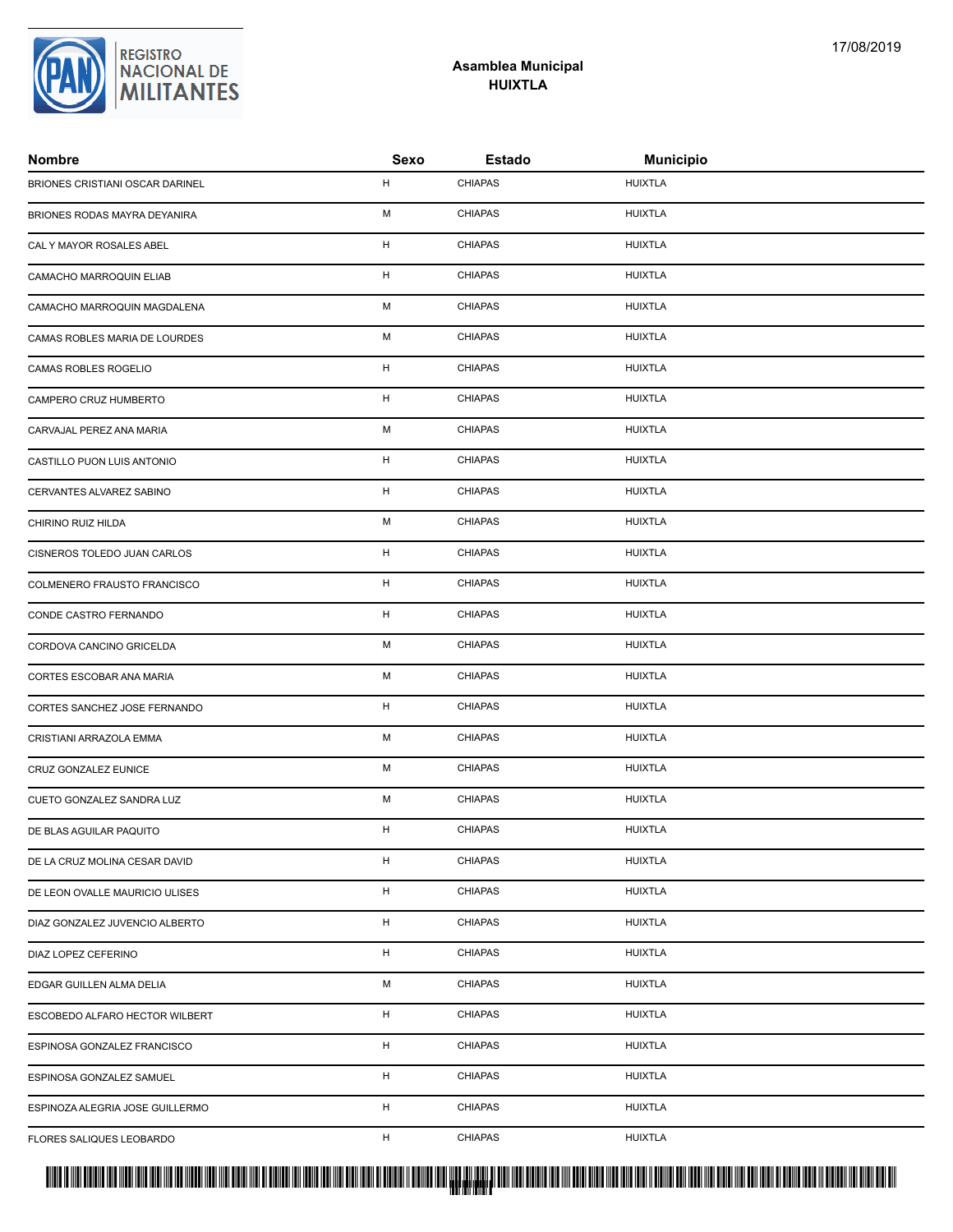| Nombre                              | Sexo                      | <b>Estado</b>  | <b>Municipio</b> |
|-------------------------------------|---------------------------|----------------|------------------|
| GALLEGOS BARRIOS CESAR              | H                         | <b>CHIAPAS</b> | <b>HUIXTLA</b>   |
| GALLEGOS BARRIOS GRISELDA           | М                         | <b>CHIAPAS</b> | <b>HUIXTLA</b>   |
| GALVEZ CIFUENTES MIRNA JANET        | M                         | <b>CHIAPAS</b> | <b>HUIXTLA</b>   |
| GARCIA ALVAREZ LUIS ENRIQUE         | H                         | <b>CHIAPAS</b> | <b>HUIXTLA</b>   |
| <b>GARCIA GUILLEN ROMEO</b>         | н                         | <b>CHIAPAS</b> | <b>HUIXTLA</b>   |
| <b>GARCIA REYES CANDIDO</b>         | $\boldsymbol{\mathsf{H}}$ | <b>CHIAPAS</b> | <b>HUIXTLA</b>   |
| GARCIA TRUJILLO JOSE MANUEL         | H                         | <b>CHIAPAS</b> | <b>HUIXTLA</b>   |
| GARCIA TRUJILLO NIDIA RUTH          | M                         | <b>CHIAPAS</b> | <b>HUIXTLA</b>   |
| GODINEZ GOMEZ MARIA YOLANDA         | M                         | <b>CHIAPAS</b> | <b>HUIXTLA</b>   |
| <b>GOMEZ CIGARROA DAVID</b>         | н                         | <b>CHIAPAS</b> | <b>HUIXTLA</b>   |
| GOMEZ GUALOS ORALIA                 | М                         | <b>CHIAPAS</b> | <b>HUIXTLA</b>   |
| GOMEZ HERNANDEZ ANGELINA            | H                         | <b>CHIAPAS</b> | <b>HUIXTLA</b>   |
| GOMEZ MERIDA ELIZABETH              | M                         | <b>CHIAPAS</b> | HUIXTLA          |
| GONZALEZ BRAVO GREGORIA             | M                         | <b>CHIAPAS</b> | <b>HUIXTLA</b>   |
| GONZALEZ BUSTAMANTE LUZ             | M                         | <b>CHIAPAS</b> | <b>HUIXTLA</b>   |
| GONZALEZ GARCIA MACLOVIO            | н                         | <b>CHIAPAS</b> | <b>HUIXTLA</b>   |
| GONZALEZ GOMEZ PABLO OVETH          | H                         | <b>CHIAPAS</b> | <b>HUIXTLA</b>   |
| GONZALEZ GONZALEZ RODRIGO           | H                         | <b>CHIAPAS</b> | <b>HUIXTLA</b>   |
| GONZALEZ GONZALEZ VIRGILIO          | H                         | <b>CHIAPAS</b> | <b>HUIXTLA</b>   |
| GONZALEZ MORALES BERTHA MARIBEL     | M                         | <b>CHIAPAS</b> | <b>HUIXTLA</b>   |
| GONZALEZ PEREZ RIGOBERTO            | н                         | <b>CHIAPAS</b> | <b>HUIXTLA</b>   |
| GORDILLO DE LEON MARIA DEL TRANCITO | М                         | <b>CHIAPAS</b> | <b>HUIXTLA</b>   |
| GUERASCH REYES AGUSTIN              | н                         | CHIAPAS        | <b>HUIXTLA</b>   |
| GUILLEN ALFARO ALEJANDRO            | н                         | <b>CHIAPAS</b> | <b>HUIXTLA</b>   |
| GUILLEN MORENO ARMANDO              | Н                         | <b>CHIAPAS</b> | <b>HUIXTLA</b>   |
| GUTIERREZ JIMENEZ SALVADOR MOISES   | н                         | <b>CHIAPAS</b> | HUIXTLA          |
| GUTIERREZ PEREZ DOMINGO             | н                         | <b>CHIAPAS</b> | <b>HUIXTLA</b>   |
| GUTIERREZ PEREZ MARCELINA           | М                         | <b>CHIAPAS</b> | <b>HUIXTLA</b>   |
| GUZMAN ROBLERO YOLANDA              | м                         | <b>CHIAPAS</b> | <b>HUIXTLA</b>   |
| HERNANDEZ ALFARO ELOISA             | М                         | <b>CHIAPAS</b> | <b>HUIXTLA</b>   |
| HERNANDEZ GONZALEZ GREGORIO         | н                         | <b>CHIAPAS</b> | <b>HUIXTLA</b>   |
| HERNANDEZ MOLANO AMPARO             | м                         | <b>CHIAPAS</b> | <b>HUIXTLA</b>   |
|                                     |                           |                |                  |



### **Asamblea Municipal HUIXTLA**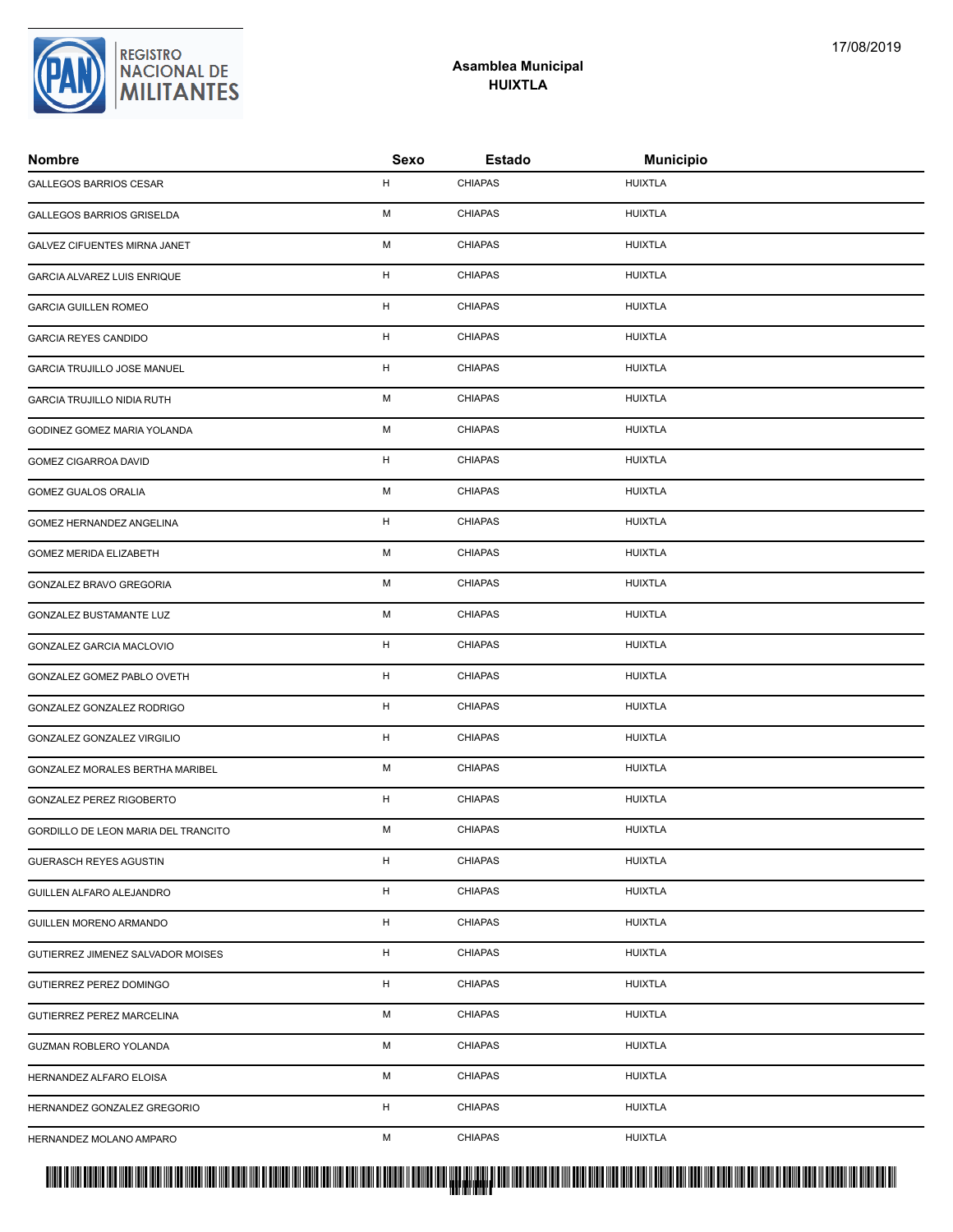| HERNANDEZ ROBLERO REYNA PATRICIA | М | <b>CHIAPAS</b> | <b>HUIXTLA</b> |
|----------------------------------|---|----------------|----------------|
| HERNANDEZ RODRIGUEZ AURA         | М | <b>CHIAPAS</b> | <b>HUIXTLA</b> |
| HERNANDEZ RUIZ ISIDRO            | H | <b>CHIAPAS</b> | <b>HUIXTLA</b> |
| HERNANDEZ TRINIDAD OLGA          | М | <b>CHIAPAS</b> | <b>HUIXTLA</b> |
| HERNANDEZ VILLEGAS ROSA ANTONIA  | M | <b>CHIAPAS</b> | <b>HUIXTLA</b> |
| HIDALGO TOVAR ALFONSO            | H | <b>CHIAPAS</b> | <b>HUIXTLA</b> |
| HIDALGO VARGAS SERGIO            | H | <b>CHIAPAS</b> | <b>HUIXTLA</b> |
| HILERIO ORTIZ MARCO ANTONIO      | H | <b>CHIAPAS</b> | <b>HUIXTLA</b> |
| JIMENEZ MORALES JUAN CARLOS      | н | <b>CHIAPAS</b> | <b>HUIXTLA</b> |
| JIMENEZ REGALADO VICTOR MANUEL   | H | <b>CHIAPAS</b> | <b>HUIXTLA</b> |
| JOSE ROJAS JUAN JOSE             | H | <b>CHIAPAS</b> | <b>HUIXTLA</b> |
| JOVEL OSORIO ERAIZA              | М | <b>CHIAPAS</b> | <b>HUIXTLA</b> |
| JUAN ALVARADO REGINA             | H | <b>CHIAPAS</b> | <b>HUIXTLA</b> |
| JUAREZ DE LEON EDGAR             | H | <b>CHIAPAS</b> | <b>HUIXTLA</b> |
| JUAREZ LOPEZ AMPARO              | М | <b>CHIAPAS</b> | <b>HUIXTLA</b> |
| JUAREZ LOPEZ UVERCLEIN           | H | <b>CHIAPAS</b> | <b>HUIXTLA</b> |
| LAGUNA CRUZ KAREN ISABEL         | М | <b>CHIAPAS</b> | <b>HUIXTLA</b> |
| LAGUNA HERRERA CAIN              | н | <b>CHIAPAS</b> | <b>HUIXTLA</b> |
| LAY MARTINEZ MANUEL DE JESUS     | H | <b>CHIAPAS</b> | <b>HUIXTLA</b> |
| LAY MARTINEZ ROBERTO             | H | <b>CHIAPAS</b> | <b>HUIXTLA</b> |
| LEON SANTIAGO MARINA             | М | <b>CHIAPAS</b> | <b>HUIXTLA</b> |
| LEYVA RAYMUNDO VERONICA          | M | <b>CHIAPAS</b> | <b>HUIXTLA</b> |
| LOPEZ DE LOS SANTOS SANTIAGO     | н | <b>CHIAPAS</b> | <b>HUIXTLA</b> |
| LOPEZ HERNENDEZ GUILLERMINA      | М | <b>CHIAPAS</b> | <b>HUIXTLA</b> |
| LOPEZ JUNCO LAURA PATRICIA       | М | <b>CHIAPAS</b> | <b>HUIXTLA</b> |
| LOPEZ MORALES DORA               | М | <b>CHIAPAS</b> | <b>HUIXTLA</b> |
| LOPEZ NOLASCO ANGELA             | М | <b>CHIAPAS</b> | <b>HUIXTLA</b> |
| LOPEZ RODAS CLAUDIA DEL ROCIO    | М | <b>CHIAPAS</b> | <b>HUIXTLA</b> |
| LOPEZ RODAS MARIA DEL CARMEN     | М | <b>CHIAPAS</b> | <b>HUIXTLA</b> |
| MARIN ALFONSO LUCIA ISABEL       | М | <b>CHIAPAS</b> | <b>HUIXTLA</b> |
| MARROQUIN LOPEZ ALEJANDRO        | н | <b>CHIAPAS</b> | <b>HUIXTLA</b> |
| MARROQUIN LOPEZ JORGE ALBERTO    | H | <b>CHIAPAS</b> | <b>HUIXTLA</b> |
|                                  |   |                |                |



#### **Asamblea Municipal HUIXTLA**

**Nombre Sexo Estado Municipio**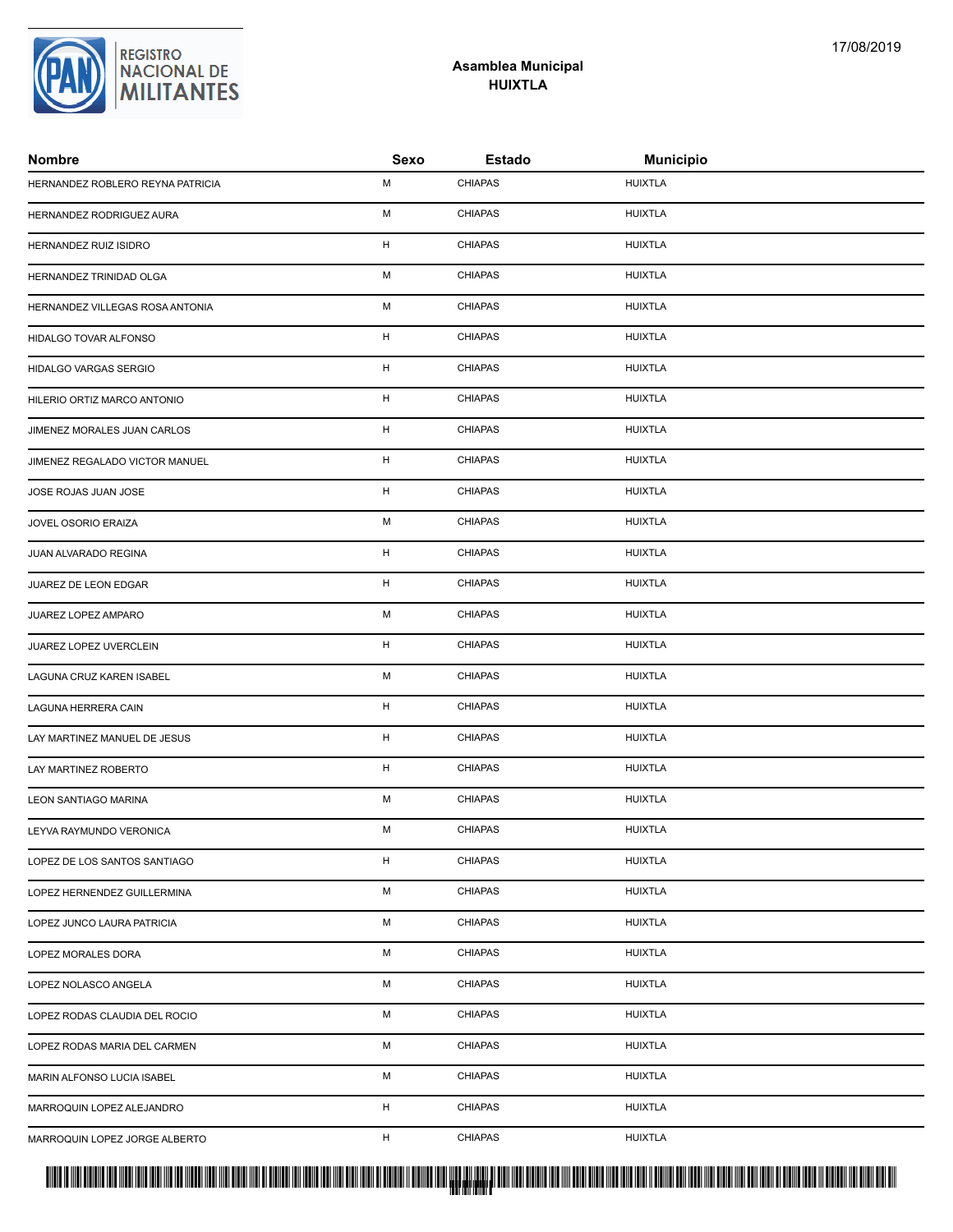| <b>Nombre</b>                   | Sexo                      | <b>Estado</b>  | <b>Municipio</b> |
|---------------------------------|---------------------------|----------------|------------------|
| MARROQUIN LOPEZ MARIO MAXIMINO  | н                         | <b>CHIAPAS</b> | <b>HUIXTLA</b>   |
| MARROQUIN RENDON TEOFILA        | M                         | <b>CHIAPAS</b> | <b>HUIXTLA</b>   |
| MARTINEZ GUERRERO QUIRINO       | H                         | <b>CHIAPAS</b> | <b>HUIXTLA</b>   |
| MARTINEZ PUON URIEL             | H                         | <b>CHIAPAS</b> | <b>HUIXTLA</b>   |
| MARTINEZ QUEVEDO LAURO          | н                         | <b>CHIAPAS</b> | <b>HUIXTLA</b>   |
| MATUS TOLEDO CECILIA            | M                         | <b>CHIAPAS</b> | <b>HUIXTLA</b>   |
| MEDINA FIGUEROA VICTOR MANUEL   | н                         | <b>CHIAPAS</b> | <b>HUIXTLA</b>   |
| MEDINA GONZALEZ ESPERANZA       | M                         | <b>CHIAPAS</b> | <b>HUIXTLA</b>   |
| MEJIA GONON AURELIA             | M                         | <b>CHIAPAS</b> | <b>HUIXTLA</b>   |
| <b>MENDES RAMIRES EULALIA</b>   | M                         | <b>CHIAPAS</b> | <b>HUIXTLA</b>   |
| MEZA ABARCA JORGE LUIS          | H                         | <b>CHIAPAS</b> | <b>HUIXTLA</b>   |
| MEZA MORENO ANTONIO DE JESUS    | н                         | <b>CHIAPAS</b> | <b>HUIXTLA</b>   |
| MEZA MORENO JORGE ERNESTO       | H                         | <b>CHIAPAS</b> | <b>HUIXTLA</b>   |
| MEZA MORENO SHADY OSMARA        | M                         | <b>CHIAPAS</b> | <b>HUIXTLA</b>   |
| MEZA PUON KEEVIN ALEJANDRO      | н                         | <b>CHIAPAS</b> | <b>HUIXTLA</b>   |
| MEZA PUON MARCO ANTONIO         | H                         | <b>CHIAPAS</b> | <b>HUIXTLA</b>   |
| MILIAN ORTEGA JUANA MIRIAM      | M                         | <b>CHIAPAS</b> | <b>HUIXTLA</b>   |
| MIRANDA RAYMUNDO EVELIA         | M                         | <b>CHIAPAS</b> | <b>HUIXTLA</b>   |
| MONTEJO DIAZ CESAREO ARMANDO    | $\boldsymbol{\mathsf{H}}$ | <b>CHIAPAS</b> | <b>HUIXTLA</b>   |
| MONZON MEDINA HECTOR GUSTAVO    | H                         | <b>CHIAPAS</b> | <b>HUIXTLA</b>   |
| MORALES GUZMAN JOSE ROMEO       | H                         | <b>CHIAPAS</b> | <b>HUIXTLA</b>   |
| MORALES SOLIS MARIA CRISTINA    | M                         | <b>CHIAPAS</b> | <b>HUIXTLA</b>   |
| MORENO ALBORES EMMA VERONICA    | М                         | <b>CHIAPAS</b> | <b>HUIXTLA</b>   |
| MORENO ALVORES ANA BELIA        | М                         | <b>CHIAPAS</b> | <b>HUIXTLA</b>   |
| MORENO GONZALEZ CAMILO          | н                         | <b>CHIAPAS</b> | <b>HUIXTLA</b>   |
| MORENO GONZALEZ ELVA MIRENA     | М                         | <b>CHIAPAS</b> | <b>HUIXTLA</b>   |
| MORENO GONZALEZ MARIA ISABEL    | М                         | <b>CHIAPAS</b> | <b>HUIXTLA</b>   |
| MORENO MARTINEZ HERVIN DE JESUS | н                         | <b>CHIAPAS</b> | <b>HUIXTLA</b>   |
| NUÑEZ VAZQUEZ OLGA LILIA        | М                         | <b>CHIAPAS</b> | <b>HUIXTLA</b>   |
| OCAMPO SANTIS BLANCA SUCENA     | М                         | <b>CHIAPAS</b> | <b>HUIXTLA</b>   |
| OROSCO ESCOBAR RAQUEL           | М                         | <b>CHIAPAS</b> | <b>HUIXTLA</b>   |
| PALACIOS RUIZ MARIA             | М                         | <b>CHIAPAS</b> | <b>HUIXTLA</b>   |

**Asamblea Municipal HUIXTLA**

REGISTRO<br>NACIONAL DE **MILITANTES**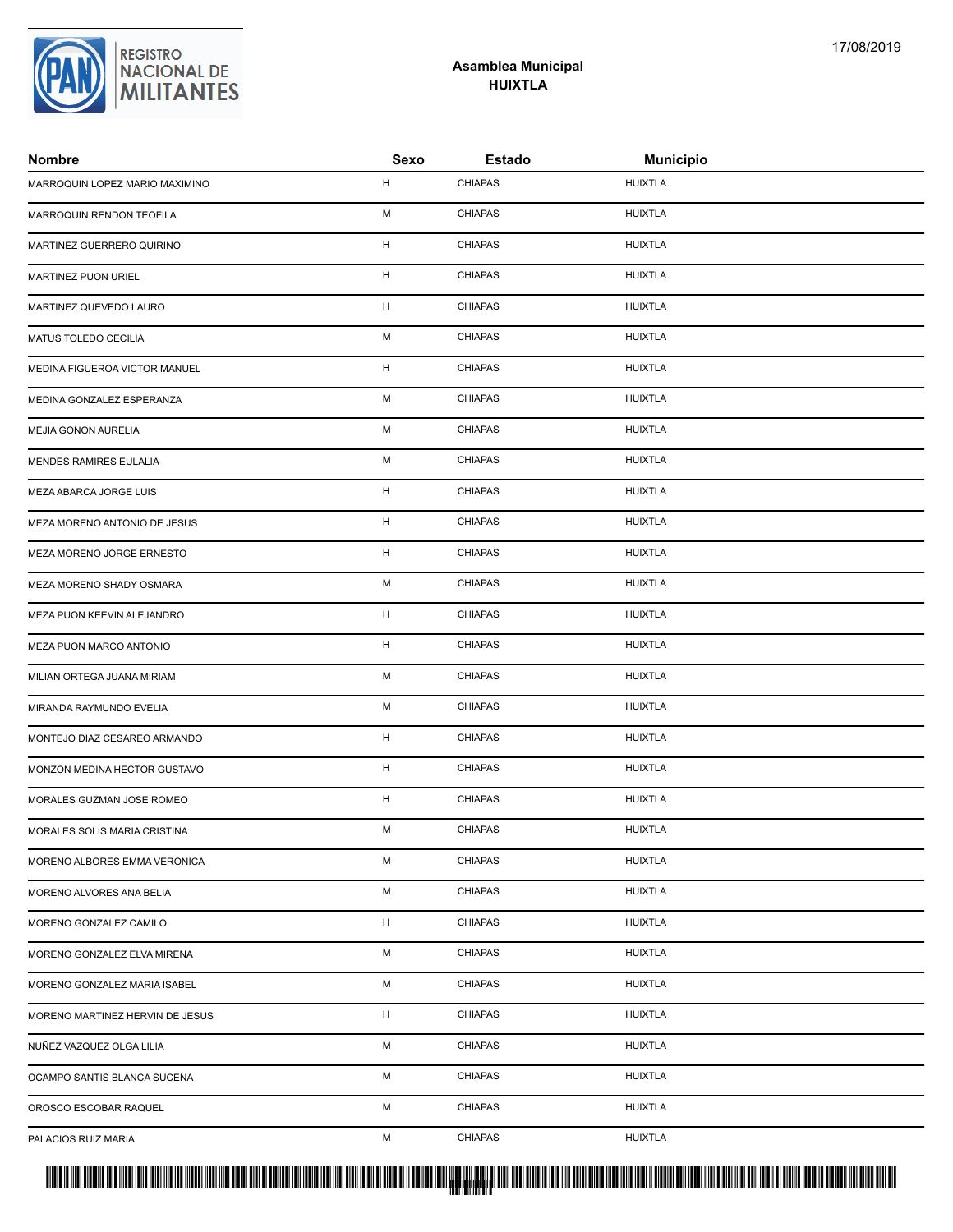| Nombre                             | Sexo        | <b>Estado</b>  | <b>Municipio</b> |
|------------------------------------|-------------|----------------|------------------|
| PALOMEQUE PERES AJILEO             | H           | <b>CHIAPAS</b> | <b>HUIXTLA</b>   |
| PALOMEQUE PEREZ ARMINDA            | M           | <b>CHIAPAS</b> | <b>HUIXTLA</b>   |
| PAZ CRUZ JORGE                     | $\mathsf H$ | <b>CHIAPAS</b> | <b>HUIXTLA</b>   |
| PAZ MEDINA HORACIO                 | H           | <b>CHIAPAS</b> | <b>HUIXTLA</b>   |
| PENAGOS ANTONIO ANA LILIA          | M           | <b>CHIAPAS</b> | <b>HUIXTLA</b>   |
| PENAGOS ANTONIO MARIA LUISA        | M           | <b>CHIAPAS</b> | <b>HUIXTLA</b>   |
| PENAGOS ANTONIO MEHIDA             | M           | <b>CHIAPAS</b> | <b>HUIXTLA</b>   |
| PEREZ CRUZ DIONICIO                | H           | <b>CHIAPAS</b> | <b>HUIXTLA</b>   |
| PEREZ FIGUEROA RAMON AGUSTIN       | H           | <b>CHIAPAS</b> | <b>HUIXTLA</b>   |
| PEREZ RAMOS ERNESTINA              | M           | <b>CHIAPAS</b> | <b>HUIXTLA</b>   |
| PUON BIELMA VITALIA                | М           | <b>CHIAPAS</b> | <b>HUIXTLA</b>   |
| QUINTERO LAZARO ELEAZAR            | H           | <b>CHIAPAS</b> | <b>HUIXTLA</b>   |
| RAMIREZ ESTEBAN BENITO             | H           | <b>CHIAPAS</b> | HUIXTLA          |
| RAMIREZ LOPEZ FERNANDO ANTONIO     | H           | <b>CHIAPAS</b> | <b>HUIXTLA</b>   |
| RAMIREZ MARTINEZ LEONEL            | H           | <b>CHIAPAS</b> | <b>HUIXTLA</b>   |
| RAMIREZ SALVADOR ANDREA ALEJANDRA  | M           | <b>CHIAPAS</b> | <b>HUIXTLA</b>   |
| RAMOS FERNANDEZ MANUEL FRANCISCO   | H           | <b>CHIAPAS</b> | <b>HUIXTLA</b>   |
| RAYA RAMIREZ LUZ MARIA             | M           | <b>CHIAPAS</b> | <b>HUIXTLA</b>   |
| RAYMUNDO MEJIA AGRIPINA            | М           | <b>CHIAPAS</b> | <b>HUIXTLA</b>   |
| REYES DAMIANO CINTHIA GUADALUPE    | M           | <b>CHIAPAS</b> | <b>HUIXTLA</b>   |
| REYES LOPEZ MARIANA                | M           | <b>CHIAPAS</b> | <b>HUIXTLA</b>   |
| ROBLERO VELAZQUEZ JOSIAS FILIBERTO | н           | <b>CHIAPAS</b> | <b>HUIXTLA</b>   |
| RODRIGUEZ COSSIO MARIA ANTONIA     | М           | <b>CHIAPAS</b> | <b>HUIXTLA</b>   |
| RODRIGUEZ MENDEZ JUAN ARTURO       | H           | <b>CHIAPAS</b> | <b>HUIXTLA</b>   |
| RODRIGUEZ MIRANDA DANIEL DE JESUS  | H           | <b>CHIAPAS</b> | <b>HUIXTLA</b>   |
| RODRIGUEZ MIRANDA JANETH MARCELA   | M           | <b>CHIAPAS</b> | <b>HUIXTLA</b>   |
| RODRIGUEZ MIRANDA LILIAN PATRICIA  | М           | <b>CHIAPAS</b> | <b>HUIXTLA</b>   |
| RODRIGUEZ OROSCO DANIA             | M           | <b>CHIAPAS</b> | <b>HUIXTLA</b>   |
| RODRIGUEZ OROSCO ERI YAQUELIN      | М           | <b>CHIAPAS</b> | <b>HUIXTLA</b>   |
| RODRIGUEZ PEREZ ISRAEL             | н           | <b>CHIAPAS</b> | <b>HUIXTLA</b>   |
| ROJAS CRUZ ISAI                    | H           | <b>CHIAPAS</b> | <b>HUIXTLA</b>   |
| ROJAS FIGUEROA VERSAIN             | H           | <b>CHIAPAS</b> | <b>HUIXTLA</b>   |
|                                    |             |                |                  |



### **Asamblea Municipal HUIXTLA**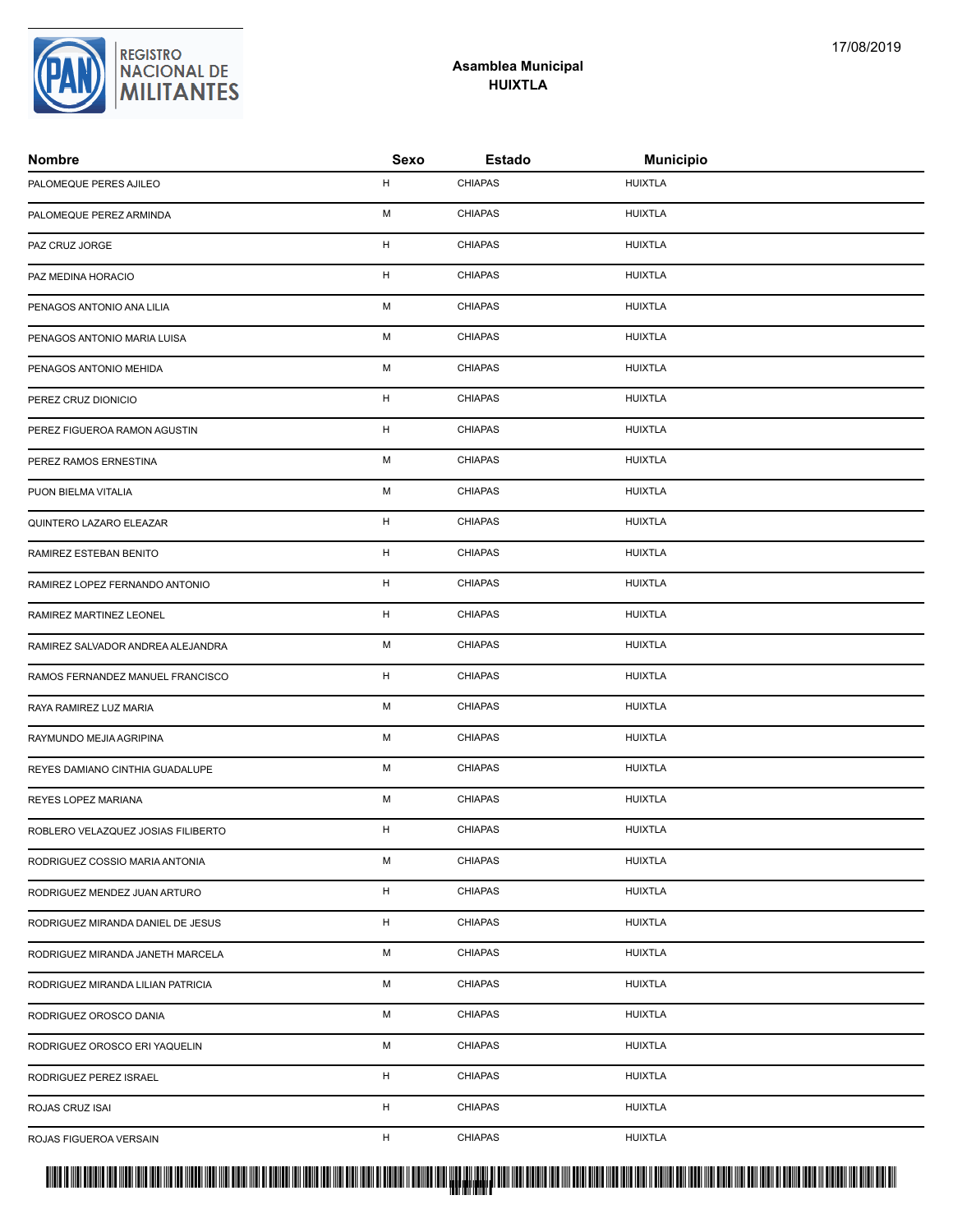| ROSALES HERNANDEZ ANGELA            | М | <b>CHIAPAS</b> | <b>HUIXTLA</b> |
|-------------------------------------|---|----------------|----------------|
| ROSARIO ESPINOSA ELENA              | М | <b>CHIAPAS</b> | <b>HUIXTLA</b> |
| SALVADOR TORRES HILDA LUZ           | М | <b>CHIAPAS</b> | <b>HUIXTLA</b> |
| SANCHEZ ROSARIO ZOILA               | М | <b>CHIAPAS</b> | <b>HUIXTLA</b> |
| SANTIAGO ANTONIO ANA LAURA          | М | <b>CHIAPAS</b> | <b>HUIXTLA</b> |
| SANTIAGO ANTONIO CLEVER             | H | <b>CHIAPAS</b> | <b>HUIXTLA</b> |
| SANTIAGO ANTONIO GABRIELA           | М | <b>CHIAPAS</b> | <b>HUIXTLA</b> |
| SANTIAGO VELAZQUEZ PATRICIA         | М | <b>CHIAPAS</b> | <b>HUIXTLA</b> |
| SANTOS GUZMAN FLOR DE MARIA         | М | <b>CHIAPAS</b> | <b>HUIXTLA</b> |
| SOLIS FLORES FULVIA                 | н | <b>CHIAPAS</b> | <b>HUIXTLA</b> |
| SOSA DE LEON CIELO                  | М | <b>CHIAPAS</b> | <b>HUIXTLA</b> |
| TRINIDAD JIMENEZ ROBERTO            | н | <b>CHIAPAS</b> | <b>HUIXTLA</b> |
| TRUJILLO CAMACHO RUTH               | М | <b>CHIAPAS</b> | <b>HUIXTLA</b> |
| URANGA TOVILLA ERNESTO              | н | <b>CHIAPAS</b> | <b>HUIXTLA</b> |
| UTRILLA HERNANDEZ ARMANDO           | H | <b>CHIAPAS</b> | <b>HUIXTLA</b> |
| VARGAS ARMENTA EMIR ALFONSO         | н | <b>CHIAPAS</b> | <b>HUIXTLA</b> |
| VARGAS CASTAÑEDA EMIR               | н | <b>CHIAPAS</b> | <b>HUIXTLA</b> |
| VARGAZ CASTAÑEDA MARCELINA          | М | <b>CHIAPAS</b> | <b>HUIXTLA</b> |
| VAZQUEZ BLAS VICTOR MANUEL          | н | <b>CHIAPAS</b> | <b>HUIXTLA</b> |
| VAZQUEZ VELAZQUEZ FLORICELDA        | М | <b>CHIAPAS</b> | <b>HUIXTLA</b> |
| VELAZQUEZ VILLATORO ALBERTO DAVID   | н | <b>CHIAPAS</b> | <b>HUIXTLA</b> |
| VENTURA GALVEZ OFELIA               | М | <b>CHIAPAS</b> | <b>HUIXTLA</b> |
| VENTURA GUZMAN MARGARITA CONCEPCION | м | <b>CHIAPAS</b> | <b>HUIXTLA</b> |
| VENTURA GUZMAN OSCAR                | н | <b>CHIAPAS</b> | <b>HUIXTLA</b> |
| VENTURA LOPEZ EVARISTO              | H | <b>CHIAPAS</b> | <b>HUIXTLA</b> |
| VERA CORTES MARIA ISABEL            | М | <b>CHIAPAS</b> | <b>HUIXTLA</b> |
| VERA MORALES LEOVIGILDO             | н | <b>CHIAPAS</b> | <b>HUIXTLA</b> |
| VERA ROBLERO MARGARITA              | М | <b>CHIAPAS</b> | <b>HUIXTLA</b> |
| VILLAFUERTE ALVAREZ JESUS           | H | <b>CHIAPAS</b> | <b>HUIXTLA</b> |
| VILLAFUERTE LOPEZ JESUS             | H | <b>CHIAPAS</b> | <b>HUIXTLA</b> |
| VILLALOBOS SANDOVAL ENCARNACION     | н | <b>CHIAPAS</b> | <b>HUIXTLA</b> |
| VILLEGAS ANGUS VIRGINIA             | М | <b>CHIAPAS</b> | <b>HUIXTLA</b> |
|                                     |   |                |                |



#### **Asamblea Municipal HUIXTLA**

**Nombre Sexo Estado Municipio**